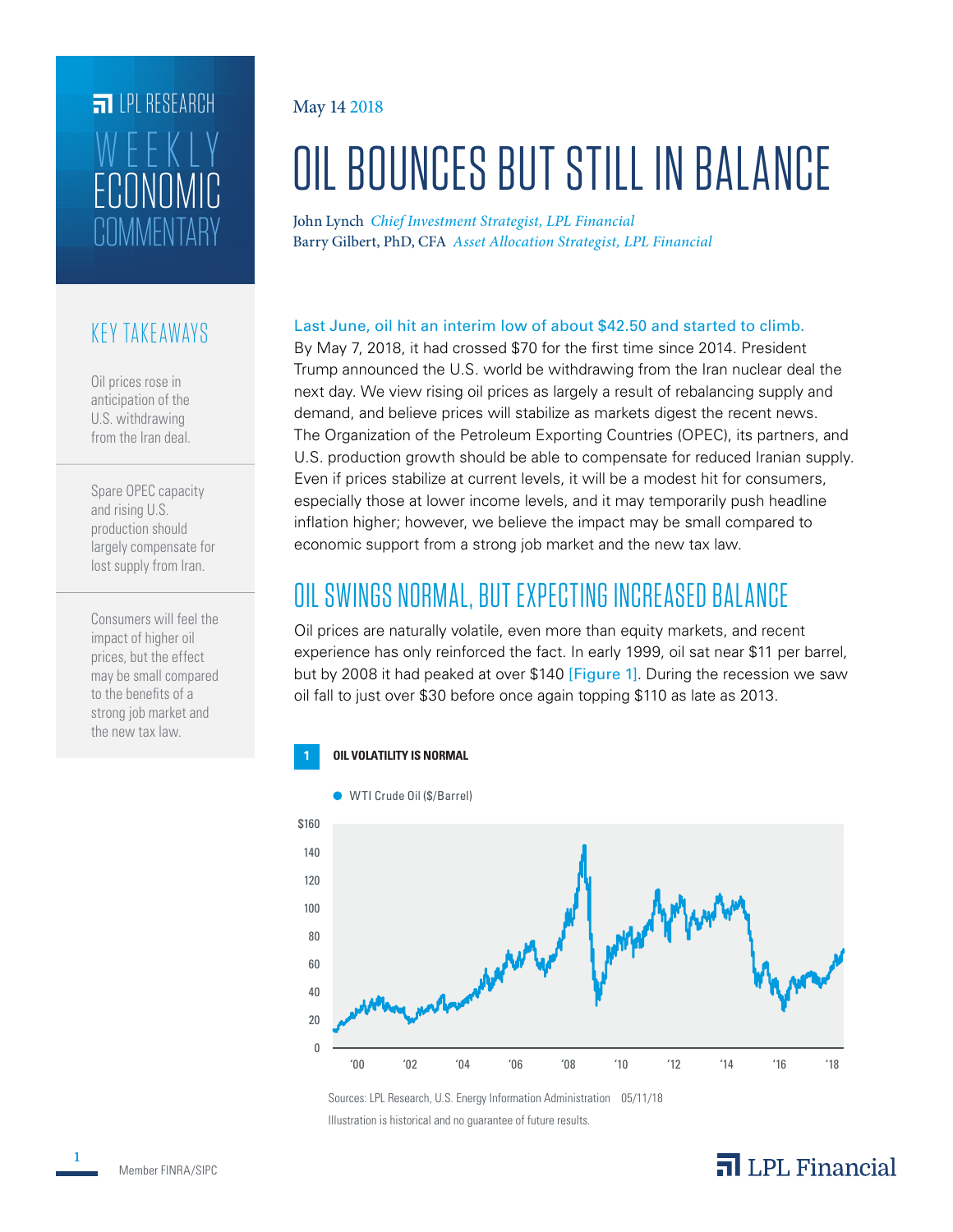Since then we have seen oil crash to the mid-\$20s, but now it sits at over \$70. Such swings are normal over time, but they can be punctuated by periods of relative balance. Oil, as a hard asset, is driven by the basic law of supply and demand, but given the capital-intensive nature of the industry and its sensitivity to geopolitics, price cannot always adjust quickly and therefore can be very sensitive to shocks, sentiment, and shifting imbalances. But, assuming no new disruptions, over time a new balance should take hold.

Oil's volatility creates challenges for consumers, but also to businesses and even the producers. Over the last several years, oil markets have had to adjust to the growth of U.S. shale, changes in global demand, and the constant potential for supply disruptions. Under normal conditions, these fundamentals create a range where oil prices should approximately settle, and, given healthy global demand, we believe we are near that range right now. But when markets perceive even potential disruptions, there can be an impact on producer, consumer, and even speculator behavior as markets prepare for different potential outcomes.



Sources: LPL Research, U.S. Energy Information Administration 05/11/18

## IRAN IN FOCUS

Recent concern has focused on Iran and the U.S. withdrawal from the 2015 nuclear deal. Iran is the world's fifth largest oil producer and the renewal of U.S. sanctions will certainly have some impact on supply from Iran. Even so, Iranian oil will continue to help meet some international demand if the Iran deal remains in place for some countries outside the U.S. Currently, China, Russia, France, Germany, and Iran itself all remain in the nuclear accord, making the impact of the U.S. withdrawal on Iranian crude exports uncertain. Analysts estimate that Iranian exports could fall by anywhere from 200,000 to 1 million barrels per day, a significant but likely manageable amount. Some of the lost supply, however, could be met by OPEC nations and partners outside of OPEC who had agreed to lower supply to help stabilize oil prices.

In addition, the U.S. continues to expand its production capacity as well as its ability to bring more oil on line quicker as technology improves. U.S. production has nearly doubled since 2008 [Figure 2], and according to Baker Hughes data, the oil rig count still sits at only about half the level of its peak of near 1,600 rigs in 2014. Even before the potential for reduced supply due to restrictions on Iran's exports, the U.S. Energy Information Administration estimated that U.S. production would increase at an average of about 13% a year over the next two years. Based on these factors, while the lost supply from sanctions may be significant, we believe there is sufficient capacity to offset it.

### MIDDLE EAST POLITICAL UNCERTAINT Y REMAINS A WILD CARD

In addition to concerns about changes in global supply, markets are focused on the potential for increased regional tensions as nations adjust to a changing political backdrop. Saudi Arabia and Iran remain bitter geopolitical rivals and continue to battle for influence throughout the Middle East



**2**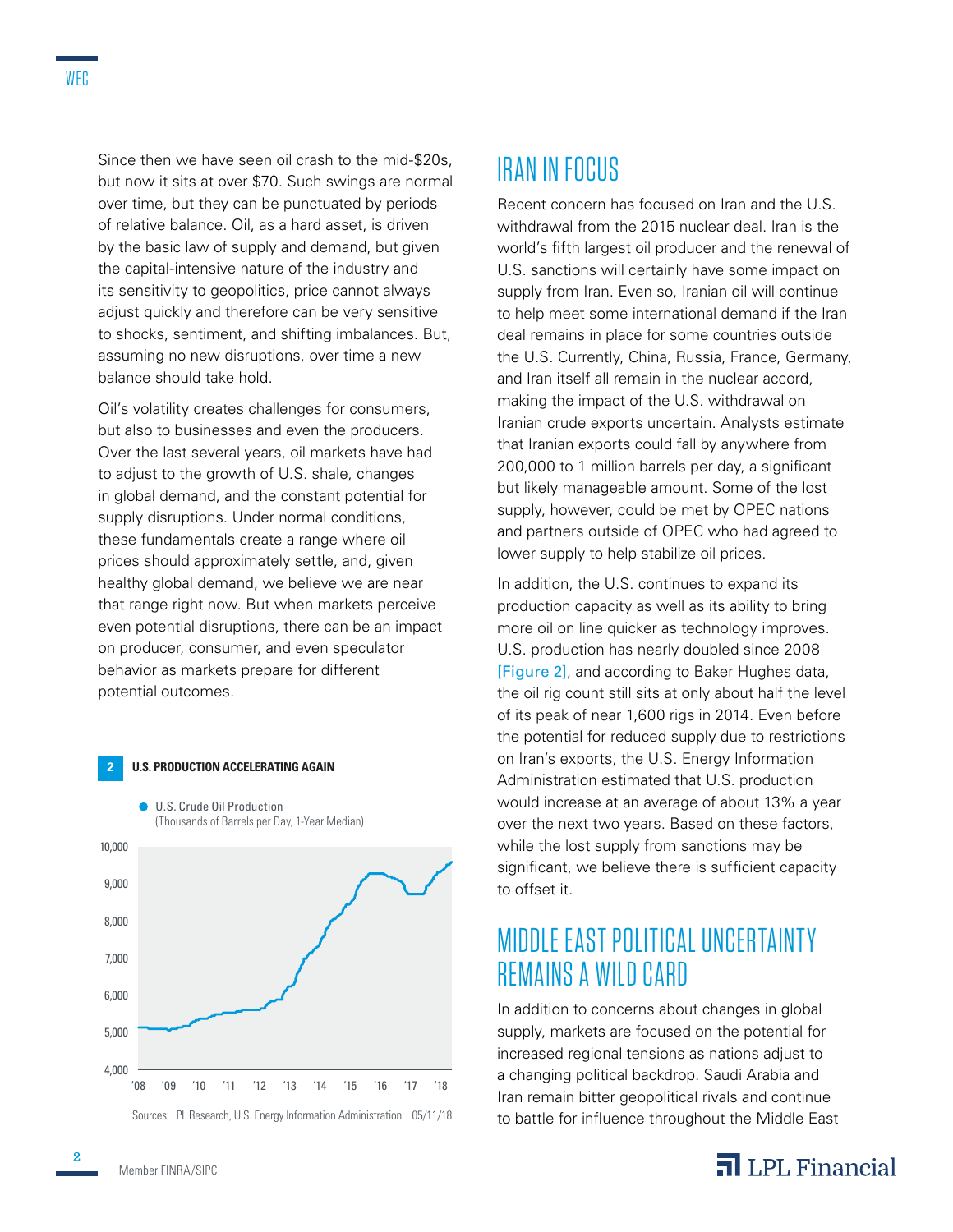in countries such as Iraq, Syria, Lebanon, and Yemen. Israel remains an Iranian target, and while it's hard to say that the U.S. withdrawal from the nuclear deal intensified already elevated tensions, it did make de-escalation less likely. Markets dislike uncertainty, especially when it comes to an already volatile commodity that plays such a large role in the global economy. If concerns turn out to be unfounded or the changing environment normalizes, some of the risk premium may come out of oil prices, especially given the level of concern that is likely already priced in.

### CONSUMER IMPACT MANAGEABLE

Higher oil prices have wide-ranging consequences, but consumers bear much of the impact, especially at the lower end of the income spectrum. For businesses, the results are mixed. Energy companies themselves, and energy-producing regions, benefit, as do companies that support the energy industry. The impact on transportation companies is complicated, in part due to the possibility of fuel surcharges, but even if those surcharges make higher prices more manageable, they do get passed on to consumers and businesses. If oil prices stabilize at current levels, we expect the consumer impact to be easily offset

by the new tax law and a strong job market, but it will eat into some of the prospective consumer gains. The larger concern would be if prices start to move significantly higher and start to pressure inflation, and in turn, the Federal Reserve (Fed). But until the Fed views the changes as structural rather than temporary, it should take the inflation impact of a short-lived increase in oil prices in stride.

#### **CONCLUSION**

We believe oil markets will largely be able to compensate for decreased supply due to new sanctions on Iran. Regional geopolitical uncertainty remains a concern, but may normalize over time. Even at current levels, consumers may feel some impact from higher oil prices, potentially offsetting some of the benefits of the new tax law but leaving the bulk of the benefits in place. We do have some concerns about the growing number of secondary effects each taking small bites from the positive impact of the legislation: oil prices, tariffs and trade, rising rates, tightening financial conditions, and deficit concerns. But for now, the dominant theme for the economy remains the growth potential of a fiscally and investment-driven business cycle to extend the expansion, increase productivity, and lift economic growth to close to  $3\%$ .

**3**

#### $\overline{\mathbf{a}}$  LPL Financial